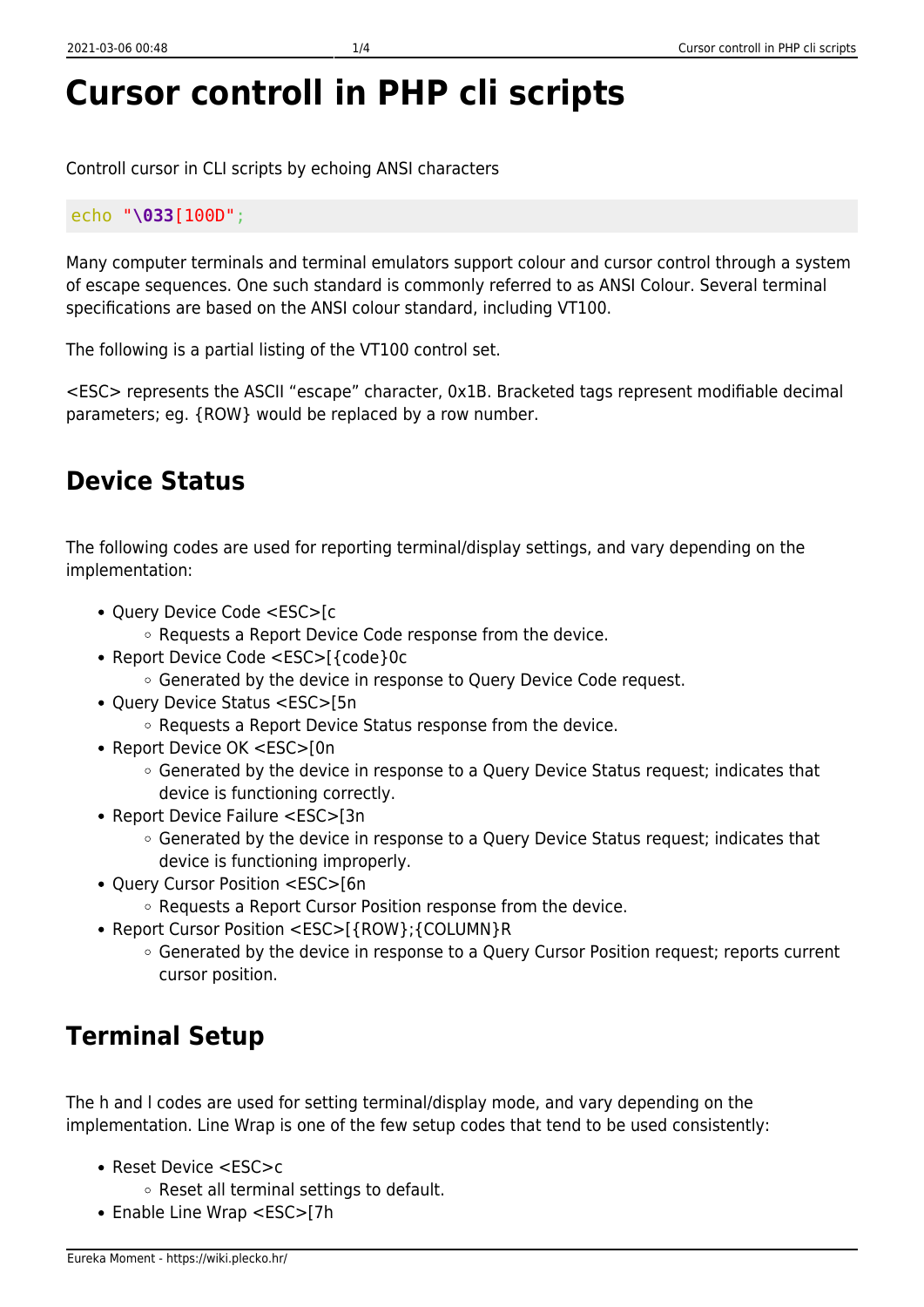- Text wraps to next line if longer than the length of the display area.
- Disable Line Wrap <ESC>[7l
	- Disables line wrapping.

#### **Fonts**

Some terminals support multiple fonts: normal/bold, swiss/italic, etc. There are a variety of special codes for certain terminals; the following are fairly standard:

- Font Set G0 <ESC>(
	- Set default font.
- Font Set G1 <ESC>)
	- Set alternate font.

#### **Cursor Control**

- Cursor Home <ESC>[{ROW};{COLUMN}H
	- $\circ$  Sets the cursor position where subsequent text will begin. If no row/column parameters are provided (ie. <ESC>[H), the cursor will move to the home position, at the upper left of the screen.
- Cursor Up <ESC>[{COUNT}A
	- Moves the cursor up by COUNT rows; the default count is 1.
- Cursor Down <ESC>[{COUNT}B
	- Moves the cursor down by COUNT rows; the default count is 1.
- Cursor Forward <ESC>[{COUNT}C
	- $\circ$  Moves the cursor forward by COUNT columns; the default count is 1.
- Cursor Backward <ESC>[{COUNT}D
	- $\circ$  Moves the cursor backward by COUNT columns; the default count is 1.
- Force Cursor Position <ESC>[{ROW};{COLUMN}f
	- o Identical to Cursor Home.
- Save Cursor <ESC>[s
	- o Save current cursor position.
- Unsave Cursor <ESC>[u
	- Restores cursor position after a Save Cursor.
- Save Cursor & Attrs <ESC>7
	- o Save current cursor position.
- Restore Cursor & Attrs <ESC>8
	- Restores cursor position after a Save Cursor.

## **Scrolling**

- Scroll Screen <ESC>[r
	- Enable scrolling for entire display.
- Scroll Screen <ESC>[{start};{end}r
	- Enable scrolling from row {start} to row {end}.
- Scroll Down <ESC>D
	- $\circ$  Scroll display down one line.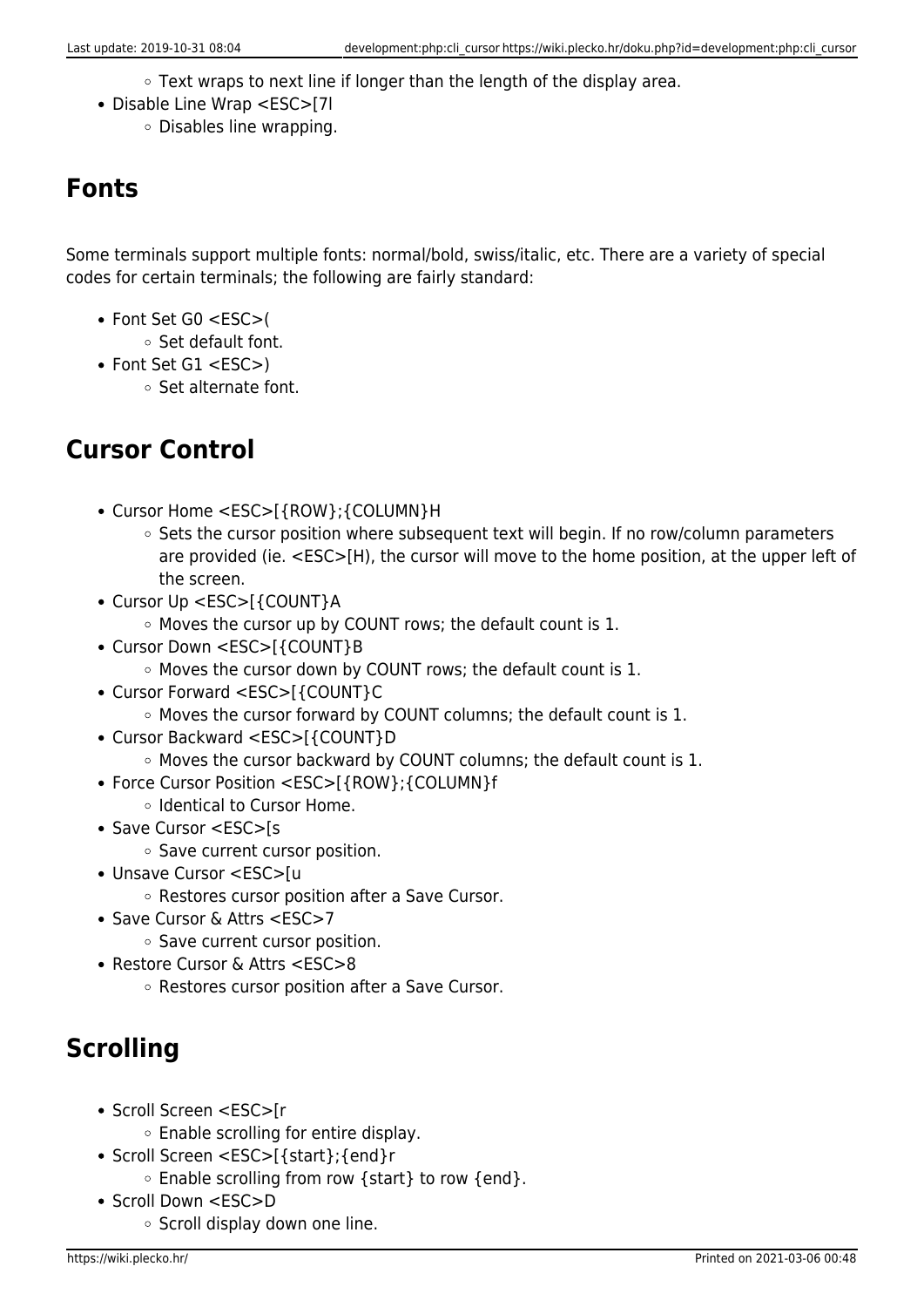- Scroll Up <ESC>M
	- $\circ$  Scroll display up one line.

#### **Tab Control**

- Set Tab <ESC>H
	- $\circ$  Sets a tab at the current position.
- Clear Tab <ESC>[q
	- Clears tab at the current position.
- Clear All Tabs <ESC>[3g Clears all tabs.

## **Erasing Text**

- Erase End of Line <ESC>[K ○ Erases from the current cursor position to the end of the current line.
- Erase Start of Line <ESC>[1K]
	- Erases from the current cursor position to the start of the current line.
- Erase Line <ESC>[2K
	- $\circ$  Erases the entire current line.
- Erase Down <ESC>[]
	- $\circ$  Erases the screen from the current line down to the bottom of the screen.
- Erase Up <ESC>[1]
	- Erases the screen from the current line up to the top of the screen.
- Erase Screen <ESC>[2J
	- **Example 5 and 5 and 7 set of the sample field with the screen with the screen with the Screen Screen** education and the cursor to home.

# **Printing**

Some terminals support local printing:

- Print Screen <ESC>[i
	- o Print the current screen.
- Print Line <ESC>[1i
	- $\circ$  Print the current line.
- Stop Print Log <ESC>[4i
	- Disable log.
- Start Print Log <ESC>[5i
	- $\circ$  Start log; all received text is echoed to a printer.

# **Define Key**

- Set Key Definition <ESC>[{key};"{string}"p
	- Associates a string of text to a keyboard key. {key} indicates the key by its ASCII value in decimal.